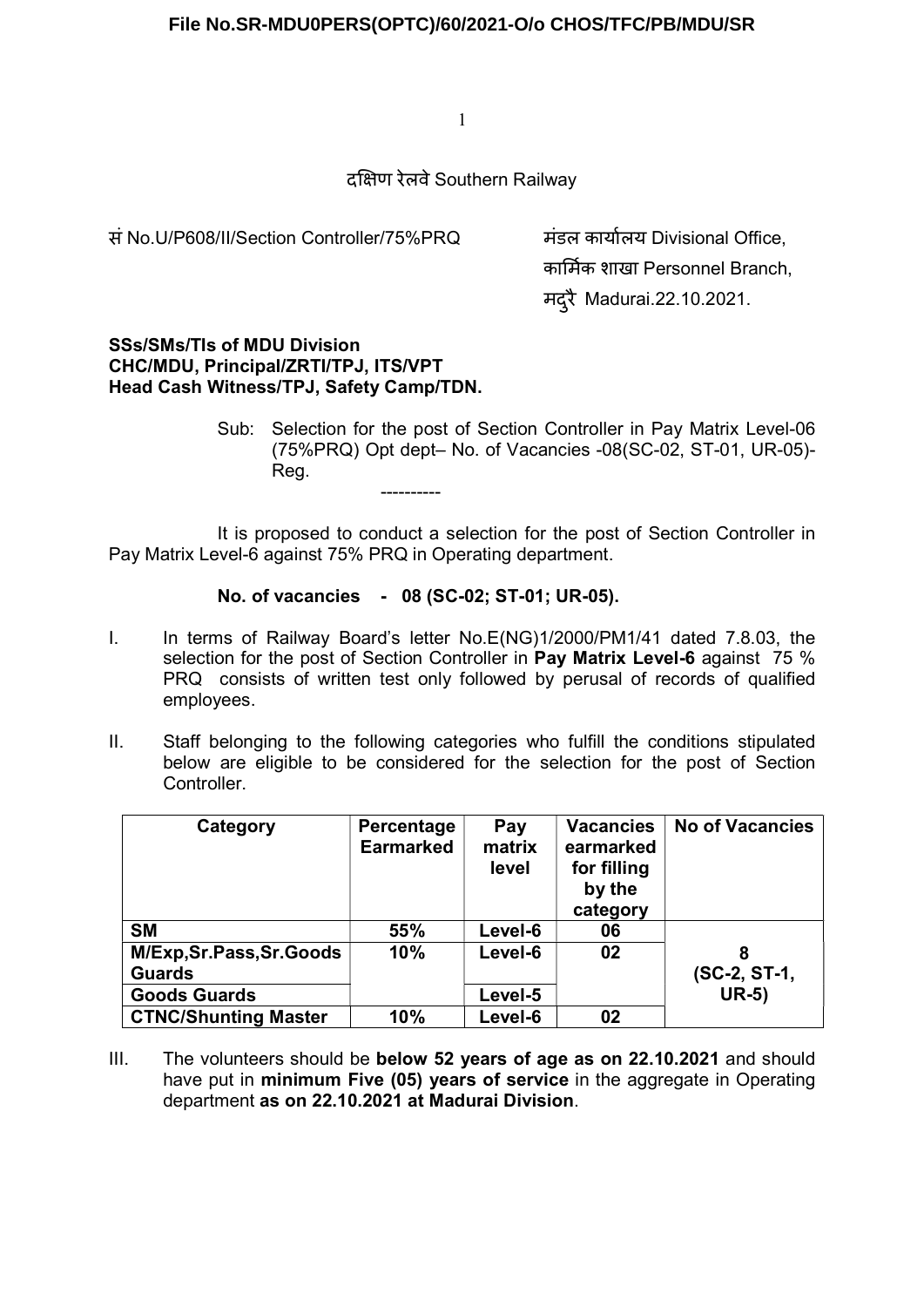- 2
- IV. In case adequate number of employees from the specified categories identified for filling up do not qualify, the shortage will be made food from amongst excess Volunteers of other category i.e.SMs/Guards/CTNC/Shunting Master Gr.I.
- V. Syllabus for the written Examination:
	- 1) Syllabus for the written test is enclosed.
	- 2) There will be no supplementary examination.
	- 3) In addition to the syllabus, there will be questions to the extent of 10% of the total marks allotted for the written examination on the rules governing implementation of official language. However, answering the official language question is not compulsory. The question paper will be in English & Hindi only.
- VI. Medical Classification- Cee One.
- VII. The panel will be formed in the order of merit, in terms of Rly.Bd' s lr.no. E(NG) I/ 2008/ PM7/4/ SLP dt. 19.06.09.(RBE No.113/2009)
- VIII. There will be negative marking at 1/3 for a wrong answer in terms of Rly Bd's lr.No E(NG)I/2018/PM1/14 dt:14.11.2019(RBE No.194/2019)
- IX. Training: The selected employees will be directed to undergo training for Section Controller according to panel seniority. On successful completion of training they will be absorbed as section controller in pay matrix Level-6.The selected Employees should not seek reversion to the parent cadre at the time of posting on passing the requisite training. Such of those employees who are not willing to accept these conditions need not apply and those who fail in the training will be directed back to their parent cadre. There will be no supplementary written examination since selection is conducted by calling volunteers.
- X. Forwarding of applications:
	- (1). Employees who fulfill/ accept the above conditions may submit their applications in the prescribed format ( Copy enclosed) to their Supervisory Official on or before 22.11.2021.
	- (2). Supervisory Official shall collect the applications and forward it in one bunch with a covering letter indicating the names/ designations of the volunteers to reach the undersigned on or before 25.11.2021.
	- (3). Any application sent in piecemeal will not be entertained.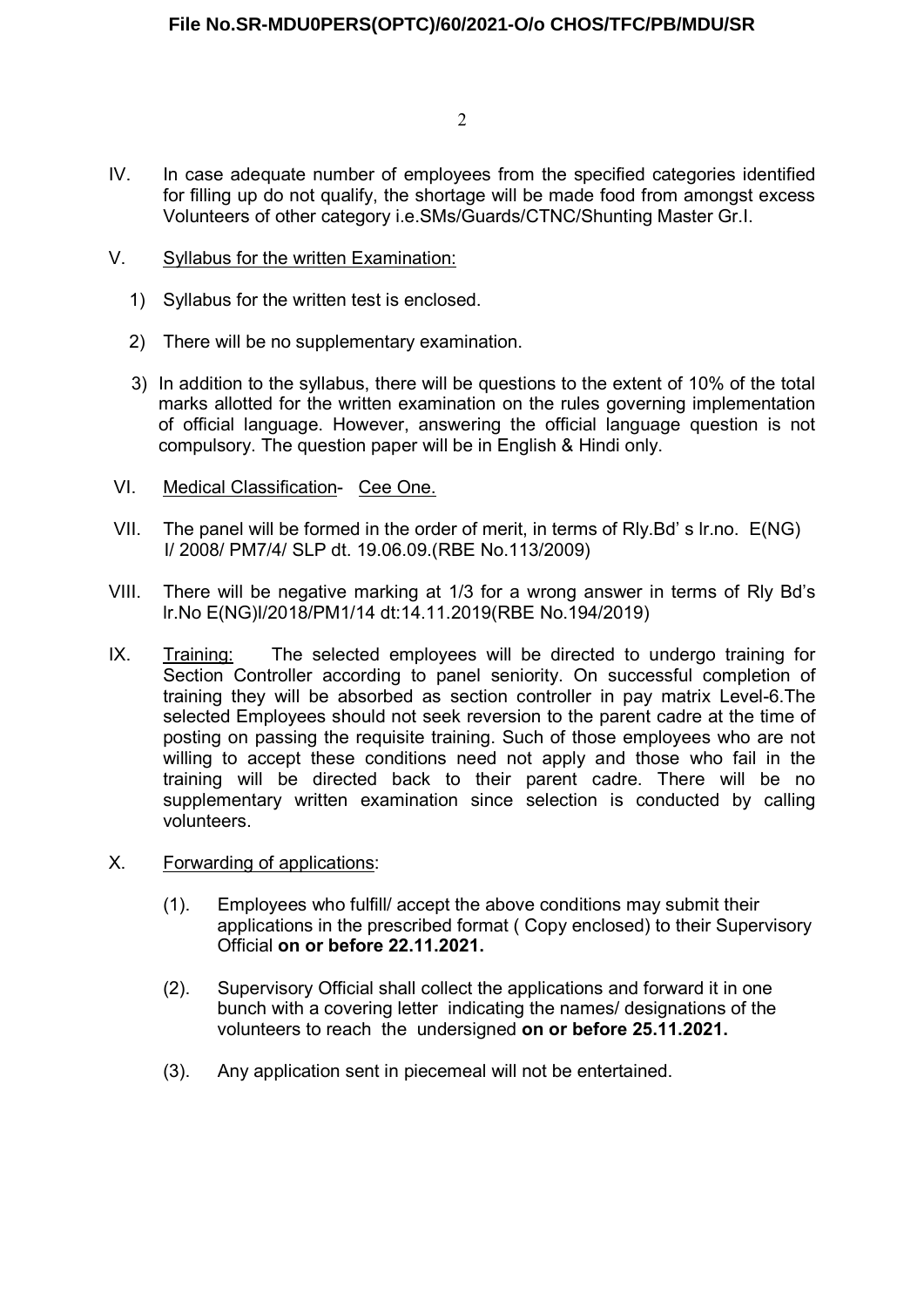- (4). The application received after 25.11.2021 will not be entertained under any circumstances.
- XI. This may be given wide publicity, duly exhibiting the copy of this letter on the Notice Board. All the Supervisory Officials should ensure that this notification is brought to the notice of all the employees working under their control.
- Encl : One Format and Syllabus

Signed by S.manoj Date: 25-10-2021 18:52:08 Reason: Approved

 (S.Manoj,IRPS) सहायक कार्मिक अधिकारी Asst.Personnel Officer/MDU कृते मंडल कार्मिक अधिकारी /Sr.Divisional Personnel Officer/MDU

Copy to CPO/MAS, CVO/MAS, COM/MAS DRM/P/MAS, CSO/MAS, Dy.COM/CN/MAS, Dy.CSTE/CN/MDU, Dy.CPO/CN/MS

- " Sr.DOM/MDU, Sr.DSO/MDU
- " Ch.OS/Tfc.Branch, Ch.OS/Control Office/MDU, TI/MPP, Notice Board<br>"RESENTIVIDU
- DS/SRMU/MDU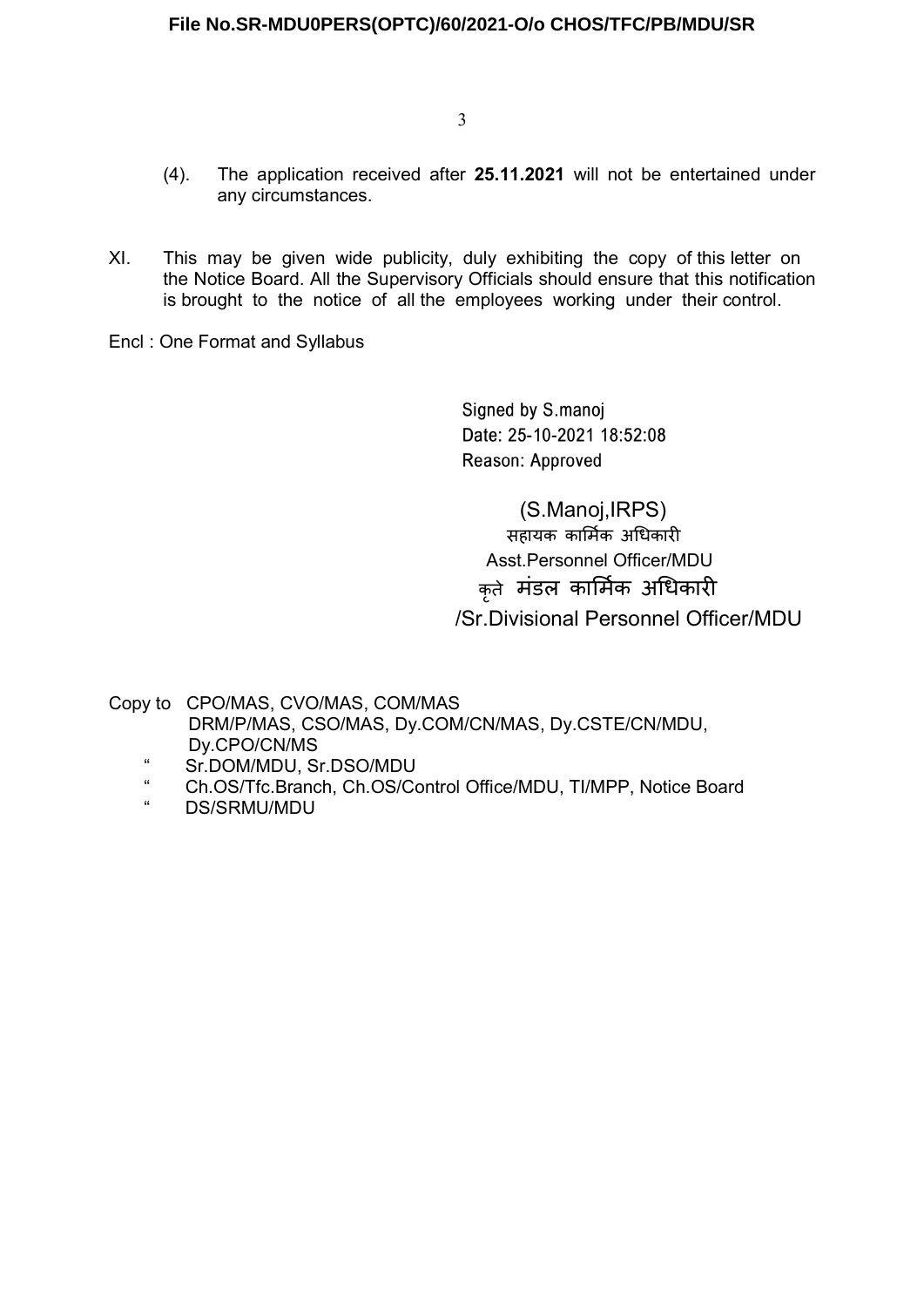# Enclosure to DPO/MDU Letter No. U/P.608 /II/ Sec Conl/75% PRO dt. 22.10.2021. Application for the post of Section Controller in Pay Matrix Level-6)against

|     | 75 % PRQ in Operating Department               |  |  |  |  |  |  |
|-----|------------------------------------------------|--|--|--|--|--|--|
| 1)  | Name                                           |  |  |  |  |  |  |
| 2)  | <b>Staff Number</b>                            |  |  |  |  |  |  |
| 3)  | Designation/Station                            |  |  |  |  |  |  |
| 4)  | Pay / Pay level                                |  |  |  |  |  |  |
| 5)  | Date of Birth /Age                             |  |  |  |  |  |  |
| 6)  | Date of appointment                            |  |  |  |  |  |  |
| 7)  | <b>Educational Qualification</b>               |  |  |  |  |  |  |
| 8)  | Community                                      |  |  |  |  |  |  |
| 9)  | Date of entry into the<br>Present grade        |  |  |  |  |  |  |
| 10) | Total qualifying service<br>As on 22, 10, 2021 |  |  |  |  |  |  |
|     |                                                |  |  |  |  |  |  |

<sup>11)</sup> Mobile No. :

## DECLARATION

I hereby declare that the above particulars furnished by me are true to my knowledge and if found incorrect at a later date, I may be taken up under DAR.

I am aware that if I am selected for the post of Section Controller, I may be nominated for training course for Section Controller in the order of panel seniority subject to the vacancies available and I have no option to choose for reversion to my parent category.

| Date    |  |
|---------|--|
| Station |  |

Signature of the applicant

## CERTIFICATE OF THE SUPERVISORY OFFICIAL

 The above particulars have been verified and found correct as per the records available at this end.

Forwarded to Sr.DPO/MDU for necessary action.

Signature of the Supervisory Official With office seal and dare